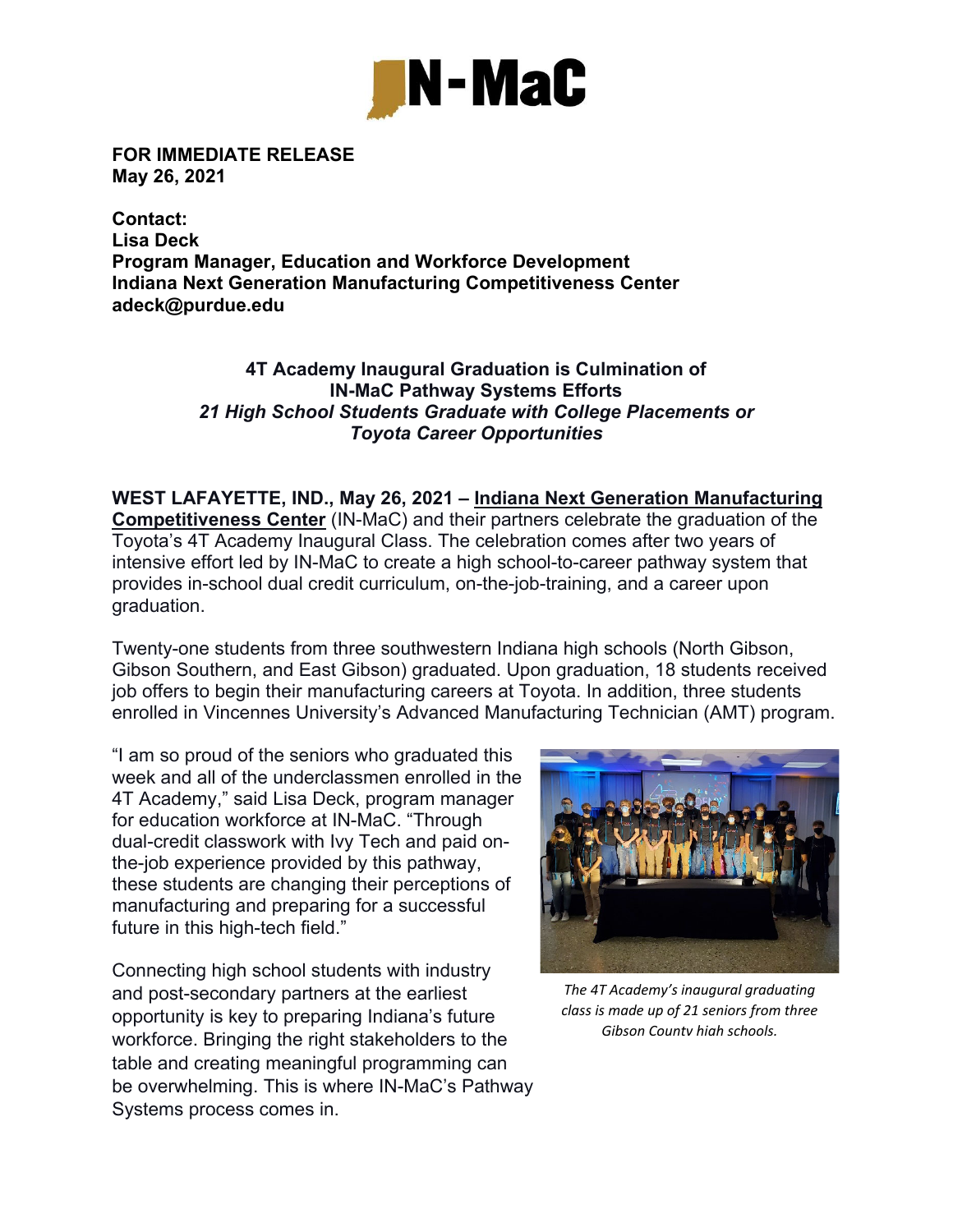

The Pathway Systems are the catalyst of meaningful coordination of people, assets, and resources within a community to positively impact the community's current and developing workforce. Frameworks are established to align industry needs with K-12 and post-secondary programs through the promotion of innovative models with embedded work-based and project-based learning, internships, and integrated professional skills.

In the 4T Academy case, Toyota recognized a gap in opportunities made available to local high school students to prepare them for success upon graduation. As a result, the company partnered with IN-MaC to bring together key community stakeholders and educators to create solutions that benefit the entire region. Solutions were designed to address Toyota's workforce needs while adapting curriculum and identifying resources to empower teachers and students for success.

"From IN-MaC and community partners providing the schools with technology and equipment to Toyota providing subject matter experts to teach manufacturing modules, everyone has ensured the success of the 4T Academy," said Sascha Harrell,



*Representatives from across Indiana gathered to celebrate the state's most recent Earn and Learn designation at the 4T Academy graduation.*

director of education workforce at IN-MaC. "The partnership between all of these stakeholders is key to creating pathways for tomorrow's workforce today."

IN-MaC is excited to replicate this pathway program with other industries across Indiana and is currently looking for new industry partners. The IN-MaC team provides leadership and equity of voice while exploring career pathway systems that support relevant hands-on learning for students to acquire the academic, technical and professional skills needed for the suture of work.

To learn more about 4T Academy and to get more details about the graduation, visit www.4Tacademy.com. To learn more about IN-MaC and the pathways program, visit https://www.purdue.edu/in-mac/ or contact Lisa Deck at adeck@purdue.edu.

# # #

**About IN-MaC:** IN-MaC provides programs and services to enhance the talents and capabilities of Indiana's present and future workforce by facilitating connections between educators and industry to catalyze the formation of near-term and long-term skills in a highly accessible manner across Indiana. IN-MaC supports a variety of STEM-type, skilled trades, degree (associates and undergraduate) and certificate programs.